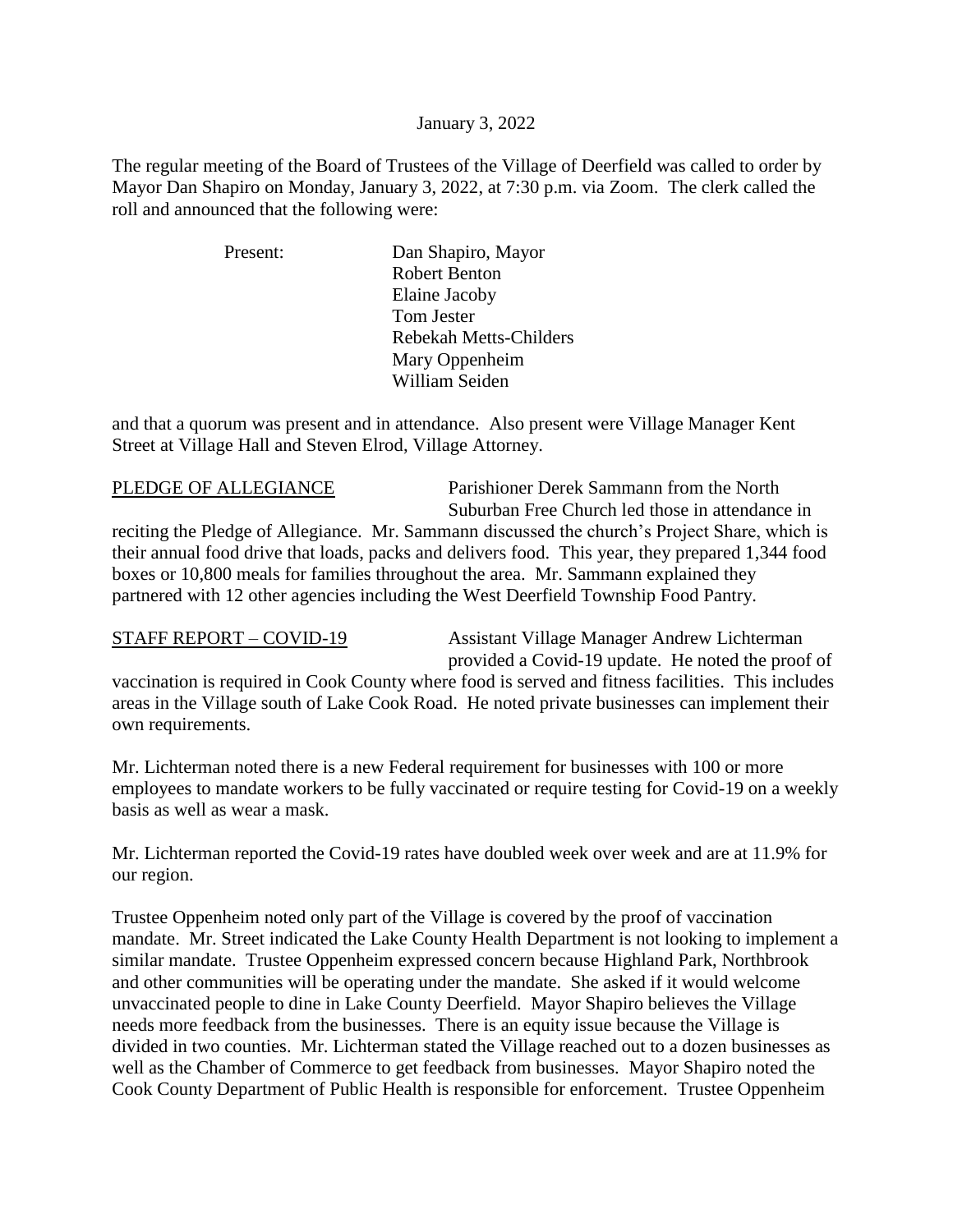Board of Trustees meeting January 3, 2022 Page 2 of 6

noted the City of Highland Park will be responsible for enforcement in Highland Park in a manner similar to code enforcement.

Trustee Jester asked what type of the weekly testing would be required. Mr. Lichterman noted a PCR or antigen test would be acceptable while at-home, self-administered test would not.

Mr. Street suggested revisiting this in two weeks.

DOCUMENT APPROVAL Trustee Oppenheim moved to approve the minutes from the December 20, 2021, Board of Trustees meeting. Trustee Metts-Childers seconded the motion. The motion passed by the following vote:

AYES: Benton, Jacoby, Jester, Metts-Childers, Oppenheim, Seiden (6) NAYS: None (0)

TREASURER'S REPORT Finance Director Eric Burk presented highlights of the November Treasurer's Report representing 92

percent of the year. Gross sales tax shows a significant increase due to economic incentive activity, which also resulted in a large expenditure in the Finance Department. Net sales tax continues to show growth from the prior two years. Water and sewer billing decreased from the prior month, as expected. Hotel tax reflects current payments from five hotels. The sixth hotel paid shortly after month end. Notable expenditures in November include engineering and construction costs, planned transfer to the refuse fund, debt service payments and the beginning of leaf collection. Large expenditures to come include general fund transfers to IMRF and the police pension contribution.

BILLS AND PAYROLL Trustee Oppenheim moved to approve the bills and payroll dated January 3, 2022. Trustee Benton seconded the motion. The motion passed by the following vote:

AYES: Benton, Jacoby, Jester, Metts-Childers, Oppenheim, Seiden (6) NAYS: None (0)

PUBLIC COMMENT There were no Public Comments on non-agenda items via Zoom, email or in person.

# REPORTS

There were no reports.

# CONSENT AGENDA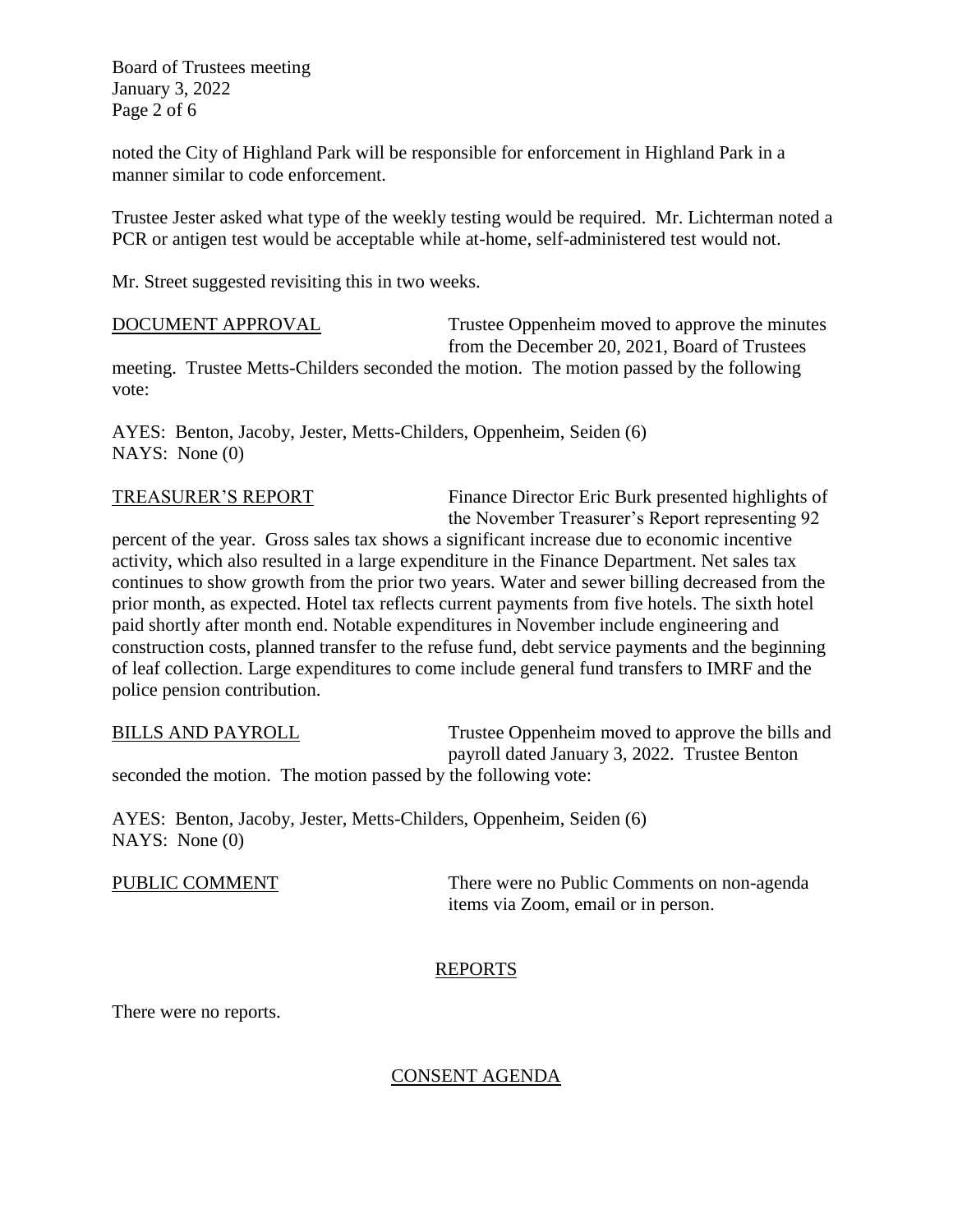Board of Trustees meeting January 3, 2022 Page 3 of 6

| ORDINANCE O-22-01 AUTHORIZING       | An Ordinance authorizing the approval of an                                                                                                                                                                                                                                                                                                           |
|-------------------------------------|-------------------------------------------------------------------------------------------------------------------------------------------------------------------------------------------------------------------------------------------------------------------------------------------------------------------------------------------------------|
| APPROVAL OF AN EDUCATIONAL          | educational music and dance studio facility Special                                                                                                                                                                                                                                                                                                   |
| <b>MUSIC AND DANCE STUDIO</b>       | Use in Units 8 and 13 in the Cadwell's Corners                                                                                                                                                                                                                                                                                                        |
| FACILITY SPECIAL USE IN UNIT 8      | Shopping Center located at 3-57 North Waukegan                                                                                                                                                                                                                                                                                                        |
| & UNIT 13 IN THE CADWELL'S          | Road and an amendment to the Cadwell's Corners                                                                                                                                                                                                                                                                                                        |
| <b>CORNERS SHOPPING CENTER AT</b>   | Planned Unit Development.                                                                                                                                                                                                                                                                                                                             |
| 3-57 N. WAUKEGAN ROAD AND 250       |                                                                                                                                                                                                                                                                                                                                                       |
| LAKE COOK ROAD AND AN               |                                                                                                                                                                                                                                                                                                                                                       |
| AMENDMENT TO THE CADWELL'S          |                                                                                                                                                                                                                                                                                                                                                       |
| <b>CORNERS PLANNED UNIT</b>         |                                                                                                                                                                                                                                                                                                                                                       |
| <b>DEVELOPMENT</b>                  |                                                                                                                                                                                                                                                                                                                                                       |
|                                     |                                                                                                                                                                                                                                                                                                                                                       |
| ORDINANCE 0-22-02 APPROVING AN      | An Ordinance approving an amendment to a Special                                                                                                                                                                                                                                                                                                      |
| AMENDMENT TO A SPECIAL USE TO       | Use to expand Kays Foot Spa located at 671                                                                                                                                                                                                                                                                                                            |
| EXPAND KAY FOOT SPA AT 671          | Waukegan Road to include the adjacent tenant                                                                                                                                                                                                                                                                                                          |
| WAUKEGAN ROAD TO INCLUDE THE        | space at 675 Waukegan Road.                                                                                                                                                                                                                                                                                                                           |
| <b>ADJACENT TENANT SPACE AT 675</b> |                                                                                                                                                                                                                                                                                                                                                       |
| <b>WAUKEGAN ROAD</b>                |                                                                                                                                                                                                                                                                                                                                                       |
|                                     |                                                                                                                                                                                                                                                                                                                                                       |
|                                     | $\overline{ODDMMAMCD}$ $\overline{O}$ $\overline{O}$ $\overline{O}$ $\overline{MDMMOMD}$ THE $\overline{M}$ $\overline{O}$ $\overline{M}$ and $\overline{M}$ and $\overline{M}$ $\overline{M}$ and $\overline{O}$ and $\overline{O}$ and $\overline{M}$ $\overline{M}$ and $\overline{O}$ and $\overline{M}$ and $\overline{M}$ and $\overline{M}$ an |

OF DEERFIELD, 1975, AS AMENDED, 2021 edition of the International Energy TO ADOPT THE 2021 EDITION OF THE Conservation Code. INTERNATIONAL ENERGY CONSERVATION CODE

ORDINANCE O-22-03 AMENDING THE An Ordinance amending the Municipal Code of the MUNICIPAL CODE OF THE VILLAGE Village of Deerfield, 1975, as amended, to adopt the

RESOLUTION R-22-01 AUTHORIZING A Resolution authorizing the release of minutes of THE RELEASE OF MINUTES OF certain closed meetings of the Village Board of CERTAIN CLOSED MEETINGS OF THE Trustees. VILLAGE BOARD

Trustee Jester moved to approve the Consent Agenda and adopt the Ordinances and Resolution. Trustee Oppenheim seconded the motion. The motion passed by the following vote:

AYES: Benton, Jacoby, Jester, Metts-Childers, Oppenheim, Seiden (6) NAYS: None (0)

## OLD BUSINESS

OF DEERFIELD, ILLINOIS 1975," AS regulations.

ORDINANCE O-22-04 AMENDING An Ordinance amending Article 15 of Chapter 2 of ARTICLE 15 OF CHAPTER 2 OF "THE "The Municipal Code of the Village of Deerfield, MUNICIPAL CODE OF THE VILLAGE Illinois, 1975," as amended, regarding ethics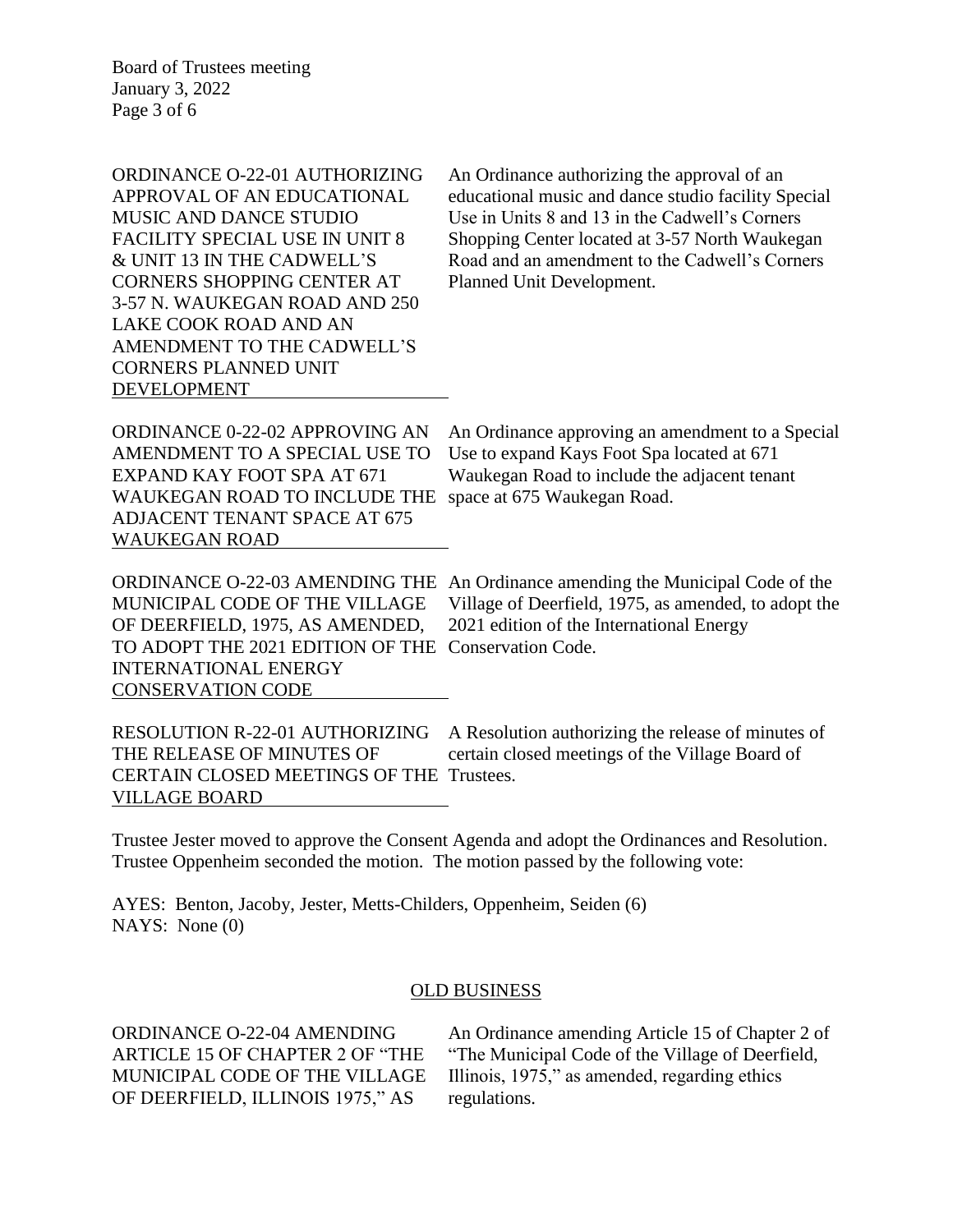# AMENDED, REGARDING ETHICS

REGULATIONS Mr. Elrod explained the Trustees considered the draft of this proposed Ordinance at the last meeting

regarding ethics as it relates to conflicts of interest. He received feedback and there was a change to one section.

Trustee Oppenheim questioned how a Trustee knows when to recuse themselves or just disclose a relationship with a contractor. Mr. Elrod explained his office provides advise to government clients. The general answer is to allow the Trustee to proceed unless there is an obvious conflict. Disclosing a relationship will allow transparency.

Trustee Benton moved to adopt the Ordinance amending Article 15 of Chapter 2 of "the Municipal Code of the Village of Deerfield, Illinois, 1975, as amended, regarding ethics regulations. Trustee Jester seconded the motion. The motion passed by the following vote:

AYES: Benton, Jacoby, Jester, Metts-Childers, Oppenheim, Seiden (6) NAYS: None (0)

# NEW BUSINESS

RESOLUTION R-22-02 TO AWARD Assistant to the Village Manager Justin Keenan WATER METER HEAD REPLACEMENT reported the plan for 2022 is to replace all CONTRACT residential meters on the northeast quadrant along with about 100 commercial meters. The 2021

contract allows for two 1-year extensions. The first extension would not have an increase.

Trustee Oppenheim moved to approve a Resolution to award the 2022 water meter head replacement contract to United Meter, Inc. in an amount not to exceed the budgeted amount of \$190,000. Trustee Benton seconded the motion. The motion passed by the following vote:

AYES: Benton, Jacoby, Jester, Metts-Childers, Oppenheim, Seiden (6) NAYS: None (0)

| <b>RESOLUTION R-22-03 TO AWARD</b> | Mr. Keenan reported staff is recommending hiring |
|------------------------------------|--------------------------------------------------|
| WATER METER ENGINEERING            | Strand Associates to continue assisting with the |
| CONTRACT                           | project coordination and field inspection.       |

Trustee Oppenheim moved to waive the competitive bidding process and approve a Resolution to award the 2022 water meter engineering contract to Strand Associates in an amount not to exceed the budgeted amount of \$20,000. Trustee Benton seconded the motion. The motion passed by the following vote:

AYES: Benton, Jacoby, Jester, Metts-Childers, Oppenheim, Seiden (6) NAYS: None (0)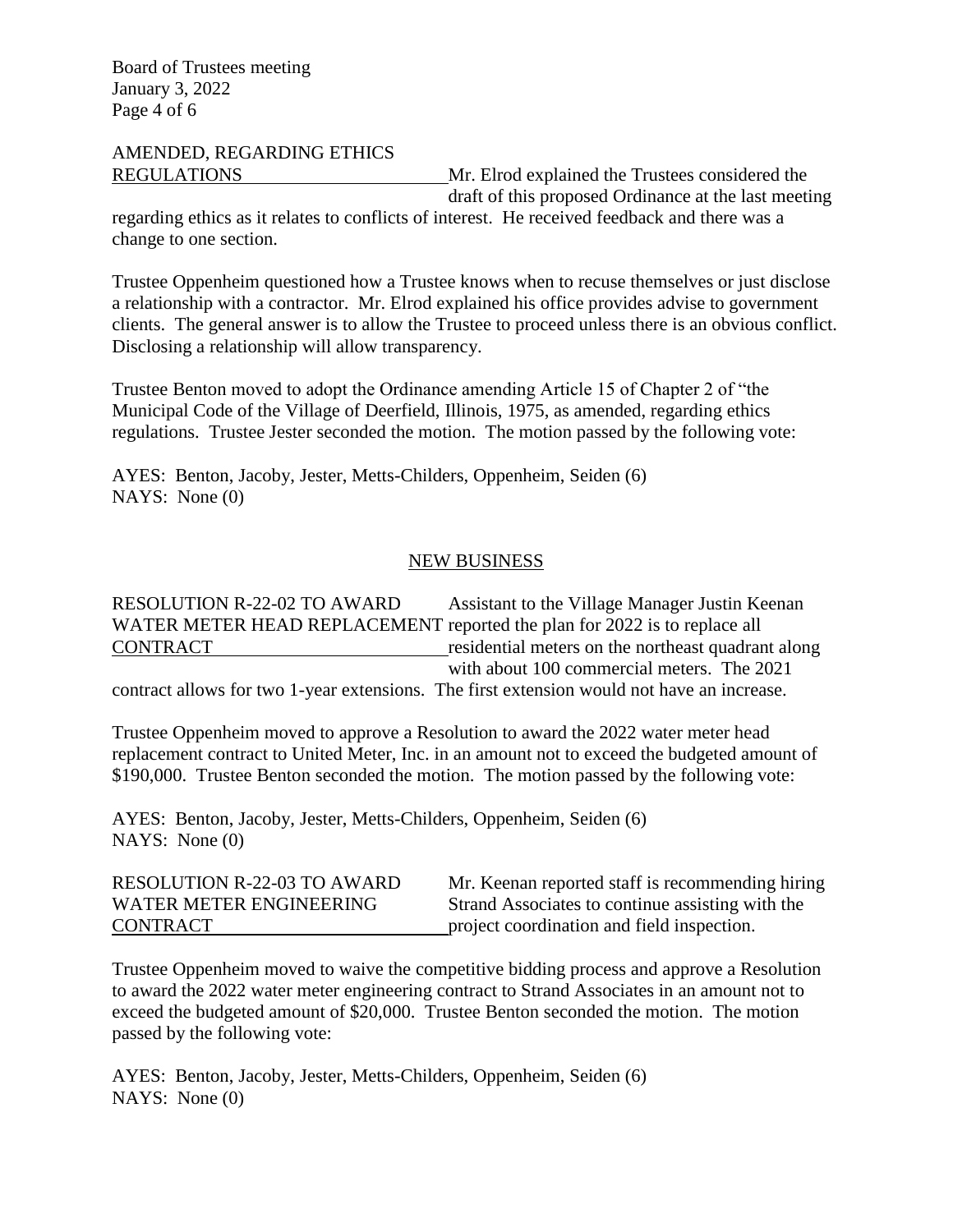RESOLUTION R-22-04 TO PURCHASE Mr. Keenan reported Midwest Meter is the only WATER METER EQUIPMENT local source of the Badger meters and Orion meter reading equipment.

Trustee Jester moved to waive the competitive bidding process and approve a Resolution to purchase water meter equipment from Midwest Meter, Inc. in an amount not to exceed the budgeted amount of \$410,000. Trustee Oppenheim seconded the motion. The motion passed by the following vote:

AYES: Benton, Jacoby, Jester, Metts-Childers, Oppenheim, Seiden (6) NAYS: None (0)

# **DISCUSSION**

VOLUNTEER PRESENTS Mayor Shapiro thanked Communications Coordinator David Fitzgerald-Sullivan and Victoria Street from the DBR Chamber of Commerce for the wonderful Commission/Volunteer local gift boxes. They were very well received. Mr. Fitzgerald-Sullivan thanked Kaye Karrish from the Wild Roaster and the other local businesses for their assistance.

| LEGISLATIVE BREAKFAST | Trustee Benton received an email about changing<br>the Lake County Municipal League breakfast to two |
|-----------------------|------------------------------------------------------------------------------------------------------|
| virtual meetings.     |                                                                                                      |
| <b>PROMOTIONS</b>     | Mr. Street welcomed Justin Keenan to the position                                                    |
|                       | of Assistant to the Village Manager and Tyler                                                        |

Dickinson to the position of Assistant Director of Public Works and Engineering.

| PUBLIC COMMENT | There were no additional Public Comments. |
|----------------|-------------------------------------------|
|                |                                           |

ADJOURNMENT There being no further business or discussion, Trustee Oppenheim moved to adjourn the meeting. Trustee Benton seconded the motion. The motion passed by the following vote:

AYES: Benton, Jacoby, Jester, Metts-Childers, Oppenheim, Seiden (6) NAYS: None (0)

The meeting was adjourned into closed session at 8:26 p.m.

The next regular Board of Trustees meeting is scheduled to take place on Tuesday, January 18, 2022, at 7:30 p.m.

APPROVED: